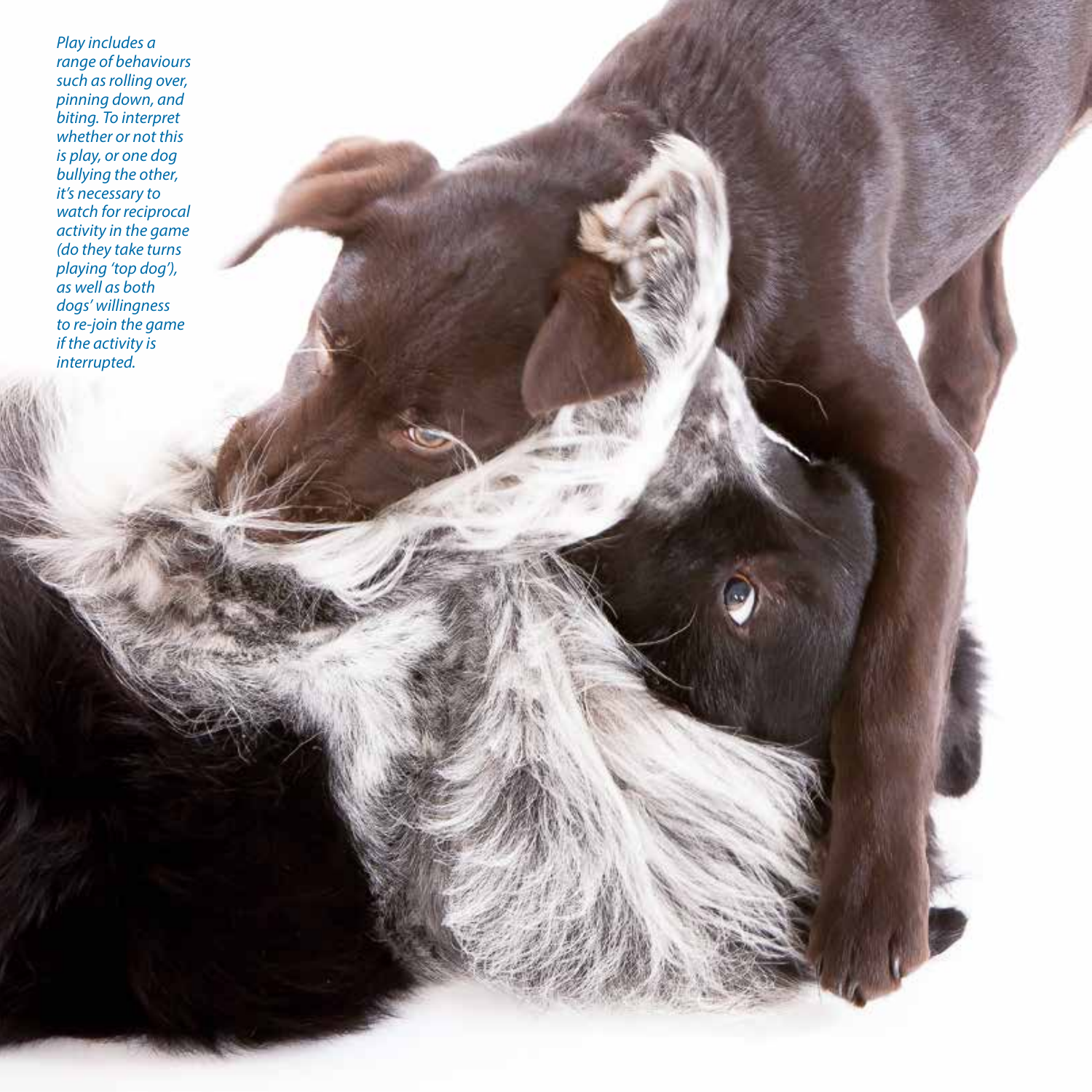*Not all dogs who are lying down are relaxed, although this dog clearly is. He is lying on his side, limbs outstretched, and head and tail in full contact with the ground. There is no tension in his body or facial muscles. The close-up of his face shows slightly narrowed eyes without any tension around them, and ears tilted slightly sideways.*

face and a gambolling gait. However, dogs can express virtually every posture and behavioural sequence in their repertoire during a bout of play. A feature of play is that these stances and expressions are mixed into 'non-functional' sequences: ie they are not the complete behavioural sequence. For example, the dog may stalk, then run away, or chase, then roll over.

### Top Tip

*To assess whether an apparently playful interaction is being enjoyed by all parties, check that roles are exchanged from time-to-time: eg all participants get a chance to chase the others. You should also note that, if the play is interrupted, all parties are keen to rejoin the game.*

#### • I am relaxed

May be standing, sitting or lying down. Muscles visibly relaxed – mouth may be open or closed, but without tight muscle lines; ears may be swivelled sideways or drooping, and eyes not pulled wide or into narrow slits, so the muscles around them appear relaxed. The tail is in a resting position typical for the breed.

*Note:* Not all dogs who are lying down are relaxed – a relaxed laying position usually has the dog over on one hip, or even flat on his side. A tense position usually has him lying with his legs tucked under, and his face and muscles will show tension.

#### • I am interested in this

Weight forward – whether standing or sitting (often young dogs

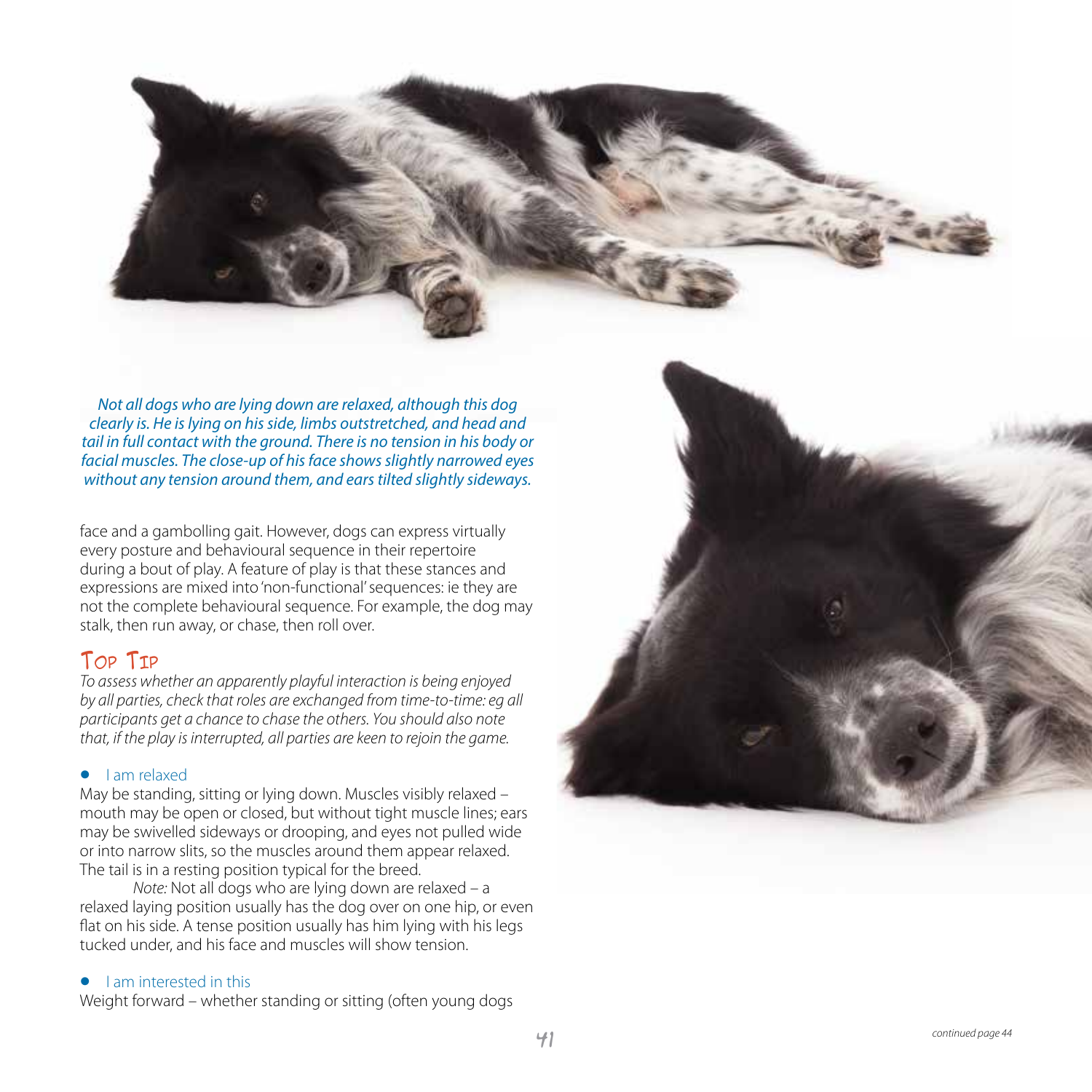# **8** There are lots of ways we can enjoy ourselves together

**M** ost people choosing to acquire a dog have a general<br>specifically choose a dog to participate in a canine sport,<br>such as agility flyball or obedience but many simply envisage a idea about the relationship they expect to share. Some such as agility, flyball or obedience, but many simply envisage a companion who can accompany them on long walks, or snuggle up on the sofa with them in front of the television. We often underestimate the wider potential of the relationship, and the fact that we can enjoy many facets of our dog's behaviour which we may not initially have considered.

Most dogs are highly adaptable and can learn to fit into our lives very successfully, but by engaging with them in specific activities that they enjoy, we can learn more about their view of the world, as well as deepen our relationship with them. You may discover new interests and hobbies by trying some of the wide range of activities that can help to meet your dog's needs.

#### Remember!

Whatever activities you choose to do with your dog, they should be fun for both of you. If they're not, think about an alternative way of doing the activity (possibly with a different trainer), or try an alternative activity.

There are many training classes that you can attend to learn about specific dog-related activities, and, of course, there are many books and internet sites on the subject (see Appendix 3 for some suggestions), and plenty of toys and games you can buy. However, it is perfectly possible to have fun with your dog without spending a lot of money on any of these. This section will provide you with some ideas for fun activities which cover a range of abilities (both dog and human), and includes the use of bought and home-made toys and equipment. Obviously, make sure things are safe for you both first.

Additional benefits from engaging in a variety of indoor and outdoor games with your dog include –

*Most people are aware of dog agility competitions; there are also many other dog sports, so it is usually possible to find one that suits both dog and owner.*

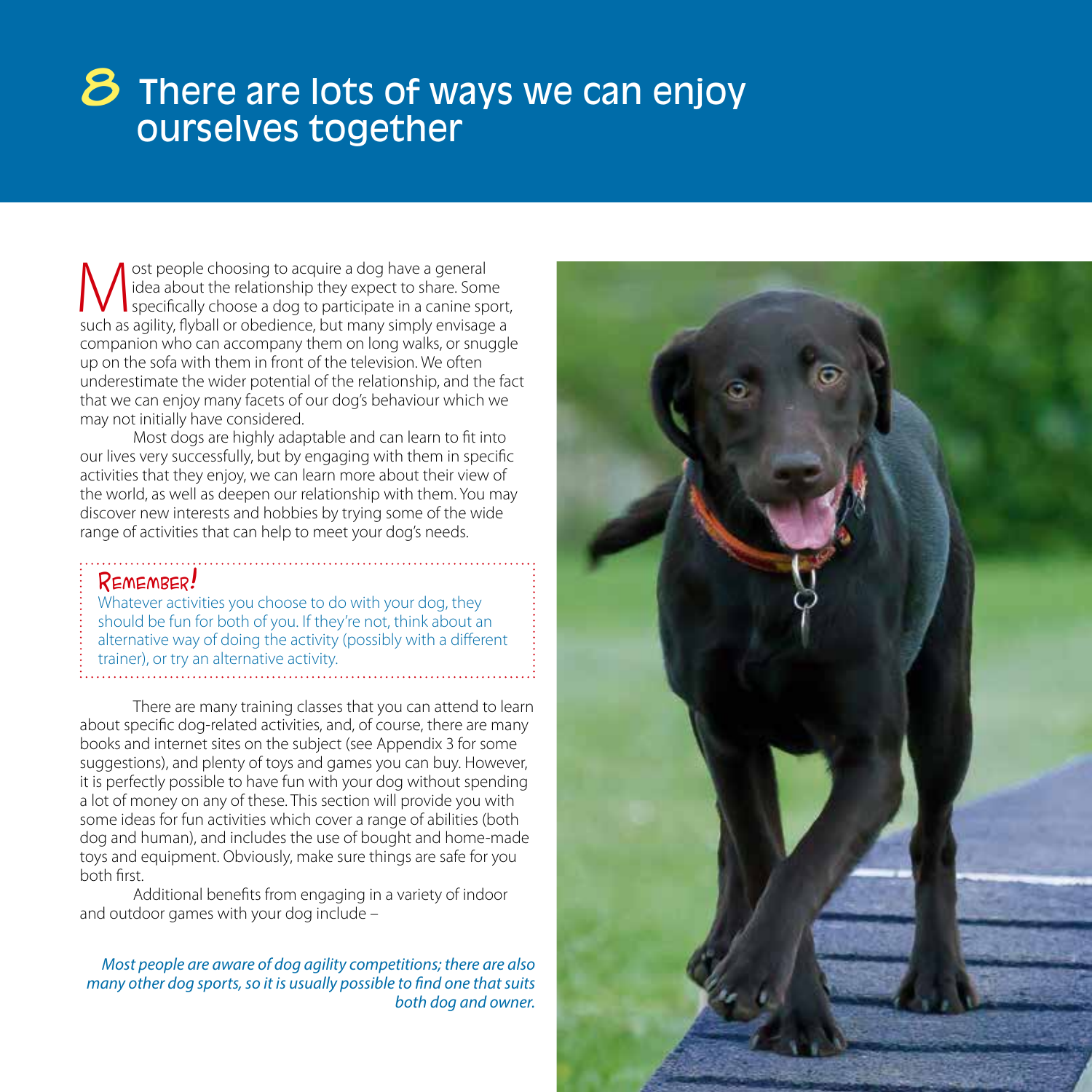## Helping minds meet

For example –

- Is the surface underfoot sufficiently secure? Slipping can cause serious joint and back injuries for both people and dogs.
- Is the area perimeter sufficiently secure? Your dog may get excited and forget to pause at the roadside.
- Is it safe to engage in your proposed activity if other people or dogs are around? Other dogs may not like your dog running past them too quickly, and it is possible that thrown toys can spark conflict between dogs. Is your dog sociable and calm with other dogs, even if they get excited by what is going on?

If you want to explore some of these activities but are worried about the security of the environment, you may be able to find a local dog training or behaviour facility that has a secure paddock or hall that you can hire on an occasional or regular basis – it's certainly worth asking.

Here are some ideas for active games which can be played in your garden, out on walks, or in a secure open space.

#### Home agility/obstacle courses

You can buy a range of inexpensive agility equipment, or you can make it yourself – brooms and mops balanced on top of bricks, buckets or cardboard boxes can make obstacles for your dog to jump over; large cardboard boxes (placed open on the floor) can be ideal for him to sit inside until asked to move. Boxes with their bottoms opened up and placed on their side can form tunnels to crawl through.

A row of plastic bottles with sand in to weight them can form a line of objects to weave in and out of. You are limited only by your imagination and safety considerations, so watch some agility videos on the internet, and design your own fun course in your garden or hallway.

#### Important practical considerations

- Never make the obstacles so secure that they can't be knocked over by your dog– if a stick can be knocked off its support, it is less likely that a dog will trip or injure himself.
- To minimise injury risk make sure any stick ends that your dog could run on to are protected by something, such as an old ball with a slit in it.
- Always make obstacles very easy to begin with for example,



*You can buy inexpensive agility equipment to set up small agility courses in your garden.*

*Alternatively, a broom or mop balanced on bricks or books can create small jumps. Always ensure that they are safe to prevent injury.*